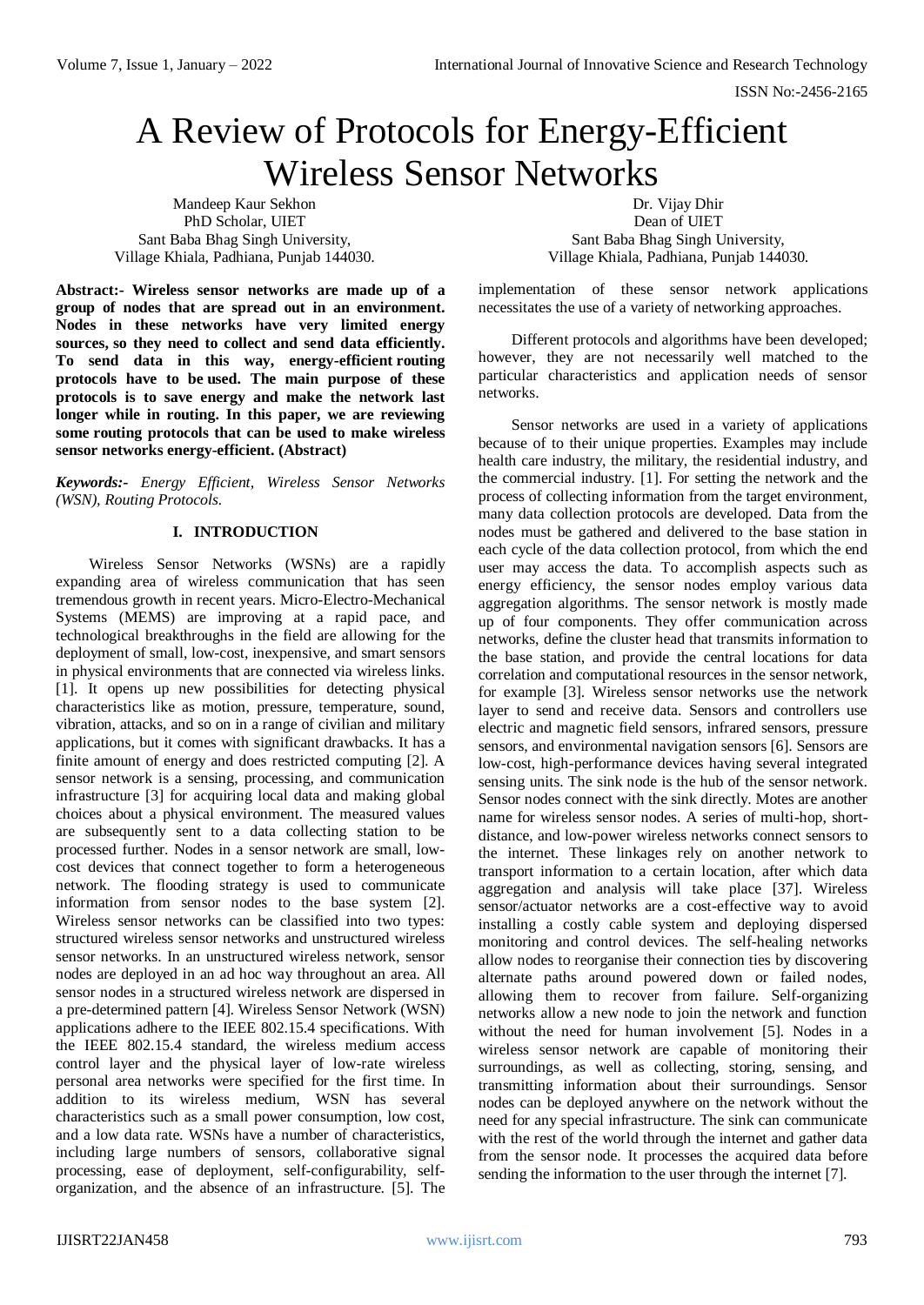Ant colony optimization may be used to tackle a variety of optimization challenges in wireless sensor networks. Using optimization approaches, the network lifespan may be extended. It is made up of stable nodes that use the shortest pathways to transport data from the source to the base station. To reduce energy usage, more data packages should be sent over shorter pathways [2]. Sensor network protocols are capable of connecting to a large number of sensor nodes. By controlling the quantity of connectivity and storing the important data, these networks' battery life may be prolonged. This information is utilised in the local store for each sensor. The fundamental issue with wireless sensor networks is that battery life is restricted owing to sensor node size. All of these components, such as battery-storing memory, CPUs, and battery size, must be compact. In a wireless sensor network, energy consumption is higher than internal processing, and sensed data and routing information must be supplied so that information may be correctly utilised before any calamity arises [8].

A fundamental problem in developing large-scale sensor networks is ensuring that sensor nodes provide constant information to mobile sinks while maintaining uninterrupted connectivity. When caching is done correctly, it may cut a lot of network traffic while also increasing data availability at the sink [7]. In wireless sensor networks, caching is employed. It is a technology that allows any computing system to access data more quickly. Because cached material may be saved and accessed as needed, its accessibility is improved [8]. Multiple sinks can be found in a Wireless Sensor Network. If a system has more than one sink, the Wireless Sensor Network generates the same query. Each sink will have its own path established to the source node in such a system, which is not needed. Caching is necessary for these sorts of problems [7].

The large number of sensor nodes in the sensor network is densely distributed, and neighboring nodes are quite close to one another. Because of this, it is expected that multi-hop communication in sensor networks will consume less power than standard single-hop communication. Long-distance wireless communication suffers from signal propagation problems, which are mitigated through multi-hop communication [1]. A grid is also used to organise the sensor field. A grid of square cells makes up the grid. There are a number of sensor nodes in each square cell. The source receives a request from the sink with a sensor node. A multiple sink might be located anywhere in the sensor field, allowing a request to be sent from any point in the sensor network [7]. Sensor nodes have a finite amount of power that can't be replaced. Traditional networks strive for a high level of service offering. Sensor networks are primarily concerned with power saving. These networks must include built-in trade-off technologies that help the end consumer to extend the network lifetime in exchange for a lower throughput or a longer period between transmissions. Sensor nodes have a larger magnitude than adhoc network nodes. A sensor network's topology is constantly changing. Sensor nodes are susceptible to failure and are extensively distributed [1]. Different MAC protocols are required for different types of wireless sensor network applications [9].

In order to extend the lifespan of the network, the wireless sensor network architecture makes use of energyconscious processing, multi-hop communication, and density management techniques. WSNs should fail for a variety of causes, including energy depletion or node destruction. In the implementation of sensor networks, there are still a few obstacles to overcome. Limited power capacity, dynamic topology, a lack of application support, manufacturing quality, service quality, and environmental considerations are among these challenges [3]. The most difficult aspect of designing a wireless sensor network is creating a protocol that allows the deployed nodes to act in a coordinated and cooperative manner. All node aspires improving the usefulness of its function. To function in a meaningful and effective manner, the entire network requires a balance in resource allocations. However, hierarchical routing systems have several advantages, including scalability, longevity, and energy economy. Weak nodes choose the cluster head using a combination of the two criteria below:

- As a general rule, the cluster's head node should have more residual energy than the other nodes.
- They are separated by a smaller distance than the others [3].

Micro sensor networks are a type of network sensor that collects data from several dispersed sensors. There is embedded computing in each sensor node, as well as a variety of onboard sensors, such as seismic, infrared (IR), acoustic, magnetic, and tiny radars and imagers. These sensors can be used to see what is going on around them. Storage, wireless connectivity to other nodes, and information about where and how they are located can all be found through local positioning algorithms or the global positioning system [10] and will be available onboard. Sensors create data, which is referred to as sources. For processing and analysis, the data is sent to one or more sinks. The measurement reaches the sink without any alterations. The transport of data might take place in either a push or pull manner. In push mode, sources continuously transfer data to a remote, which is called the sink. When using pull mode, data is just transferred if a sink request is made. Multi-hop message relay is used for the major source-sink connection. Generally speaking, sensors located closest to a sink will deplete their batteries faster than sensors located further away, whereas sensors located further away will retain more than 90 percent of their initial energy. This is because sensors located close to a sink are shared by a greater number of sensor-to-sink paths, have a greater message transmission burden, and therefore consume more energy. Energy holes are caused by uneven energy depletion processes, which affect network performance. If all of the sensors across a sink lose power, this will cause the sink to be disconnected from the network, resulting in the failure of the network. Because it is not possible to physically replace or recharge sensor batteries owing to operating constraints, it is desirable to balance and minimise energy consumption across sensors [11].

Energy consumption is a major concern in wireless sensor networks. It determines the lifespan of a batterypowered sensor network [9]. Energy consumption in a sensor network might come from either valuable or inefficient sources. The useful energy consumption may be attributed to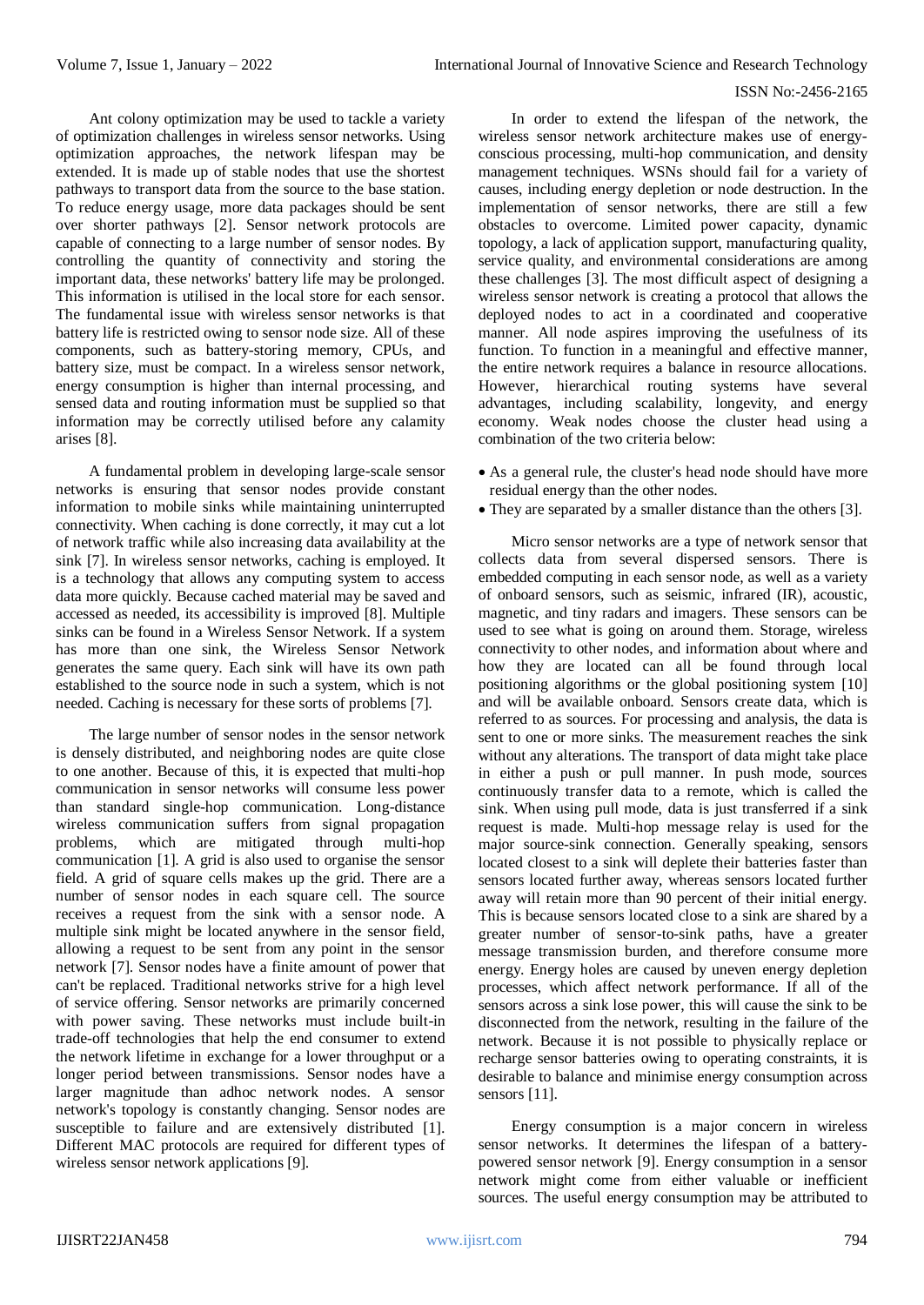data transmission and reception, query processing, and query and data forwarding to neighboring nodes. Hierarchical (clustering) approaches can minimise helpful sources of energy consumption, whereas numerous algorithms and protocols can reduce wasteful sources of energy usage [12].

# **II. ENERGY EFFICIENT ROUTING PROTOCOLS IN WIRELESS SENSOR NETWORKS**

Energy efficiency is a critical issue in wireless sensor networks (WSN). As networks grow in size, the amount of data generated grows as well, all of which uses a significant amount of energy, leading in a node's earlier expiration. Some energy-efficient routing protocols are as follows:

#### *A. Leach*

LEACH is an acronym for "Low-Energy Adaptive Clustering Hierarchy." Most nodes connect with the cluster heads (CH) in this form of hierarchical protocol [13][14]. It has two phases:

First is Setup Phase: The clusters are grouped and the Cluster Head (CH) is identified in this phase. CH's job is to collect, wrap, and forward information to the BS [15]. The Second is Study State Phase: The nodes and CH were created in the previous stage; however, data is sent to the Sink in second state of "LEACH". This usually lasts a little longer. The period of this process has been enhanced to reduce overhead. The cluster head will be contacted by each node in the network, and the data will be transferred to it. The CH will then initiate a schedule for data flow from each node to the BS [14][15].

#### *B. Pegasis*

PEGASIS is an acronym used to present "Power-Efficient Gathering in Sensor Information Systems." It's a chain-based protocol that builds on the "LEACH." To direct and obtain information, each node in "PEGASIS" only transfers to a close neighbour. It takes turns talking with the BS, which saves energy used in each time [16]. The nodes are organised in a chain that is completed by sensor nodes and an algorithm. The BS may compute this chain and communicate it to all sensor nodes [17]. This is believed that every node in the network has global information about the network and that a greedy approach is utilised to construct the network's chain of nodes. As a result, the chain's construction will start at the farthest node and work its way closer. To avoid the inactive node, the chain is reconstructed in a similar manner whenever a node expires [18].

#### *C. Teen*

TEEN stands for "Threshold Sensitive Energy Efficient Sensor Network Protocol". The TEEN protocol is a hierarchical rule is created to meet the situations like as abrupt modification in sensed variables like temperature. TEEN [19] was the first protocol created for a reactive network. In order to decrease the number of times of data transfer, hard threshold is used to enable nodes to communicate only when the detected attribute is within the limit. A soft threshold decreases number of transmissions with the help of omitting any broadcasts that might occur when the observed property is modified little or not at all. In terms of energy saving and reaction speed, TEEN is suited for time-sensitive applications.

It also gives the user the ability to regulate the amount of power used and the accuracy of the measurement to fit the application [20].

## *D. Apteen*

APTEEN is an acronym for "Adaptive Threshold Sensitive Energy Efficient Sensor Network." APTEEN is a development of "TEEN" that intends to collect episodic data as well as respond to time-constrained occurrences. Almost immediately after the base station builds the clusters, the cluster head. sends out all of the nodes' parameters, threshold values, and transmission schedule [19]. This is followed by a period of knowledge accumulation, which has the effect of sustaining power. In comparison to "TEEN," the key advantage of "APTEEN" is that nodes consume fewer power. The key disadvantages of APTEEN, on the other hand, are the complexities and the longer deferment latencies [21].

## *E. Directed Diffusion*

A data-centric routing technique called directed diffusion collects and distributes data in wireless sensor networks [22]. For example, when the sink requests certain sensor data, it was built to satisfy this requirement. Goal is to reduce energy usage and hence network life. To accomplish this purpose, it uses message exchange to keep node interactions restricted. This protocol has a one-of-a-kind feature: a localised interaction that allows for multipath delivery. This one-of-akind feature, along with the nodes' ability to answer to the sink's queries, leads in significant energy savings [13][22].

# *F. Eesr*

A flat routing technique [23] known as EESR (Energy-Efficient Sensor Routing) is meant to improve power consumption and data delay in wireless sensor networks while still allowing for scalability. The Gateway, Base Station, Manager Nodes, and Sensor Nodes are the primary components of a network infrastructure.[24][38]. Their responsibilities are as follows: The gateway relays signal from management nodes or establishes new networks for the base station, which has more features than standard sensor nodes. It communicates with the Gateway by sending and receiving messages. It also communicates with sensor nodes, sending and receiving queries and data. Both the Manager Nodes and the Sensor Nodes collect information from their surroundings and transmit it to the base station in a single hop. [23].

# **III. LITERATURE SURVEY**

W. R. Heinzelman et al. [25] proposed Sensor Protocols for Information Through Negotiation in a 1999 paper, which uses meta-data as a marketing tool before transferring actual data. When a node receives data, it broadcasts it to its neighbours (ADV), and only those who are interested may respond with a request message (REQ). The data-carrying node may then transfer data (DATA) to the nodes that have requested it. It eliminates flooding issues such as duplicate information transmission and sensing area overlap, hence increasing energy efficiency. The inability of SPIN data advertising to assure data transfer, specifically in the context of remote nodes, was its primary shortcoming.

In their study C.Intanagonwiwat et al. [26], investigated at Direct Diffusion like a data-centric protocol, with the main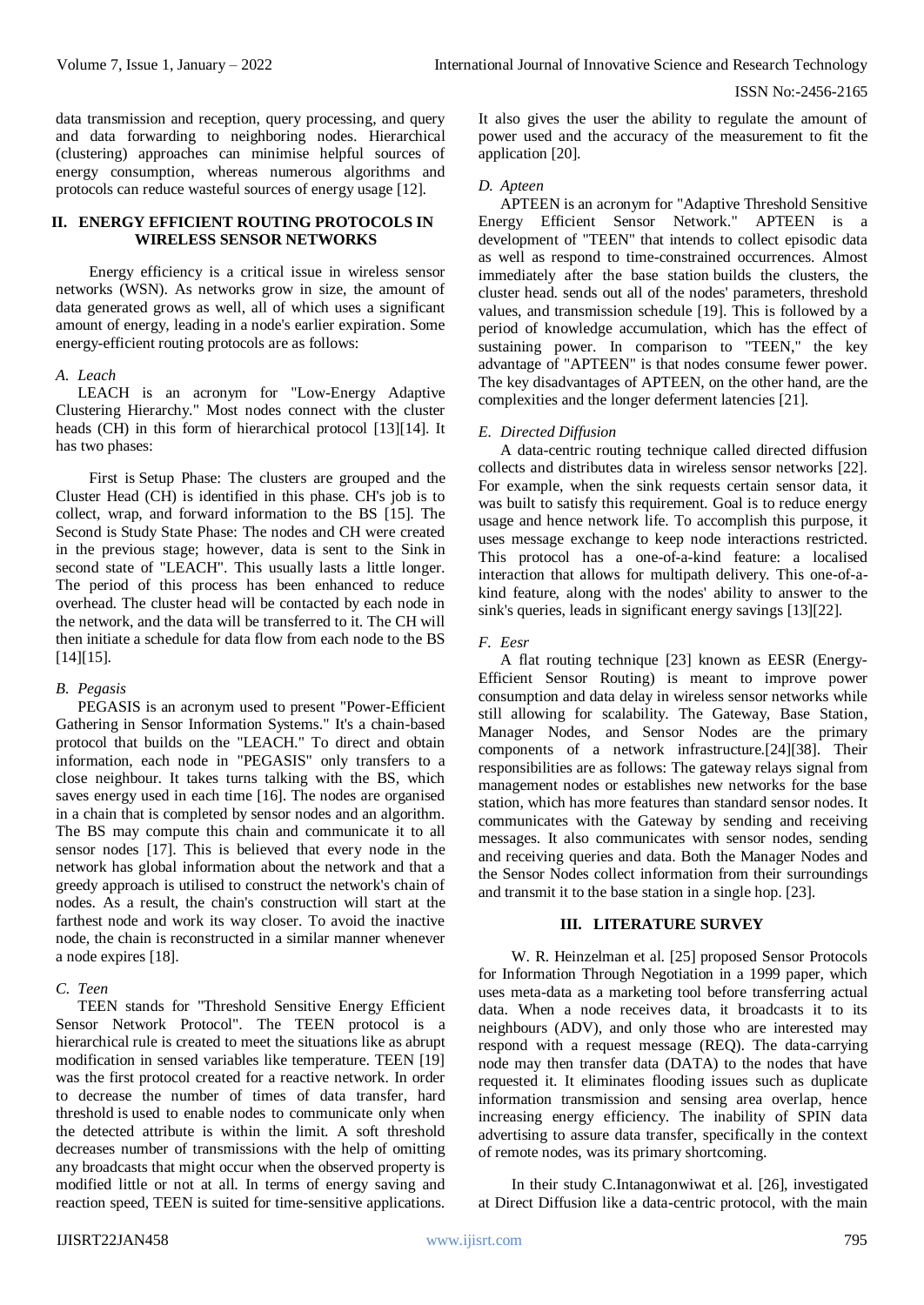objective of diffusing data among sensor nodes utilising a method for information depending on communication preference. The sink sends out an inquiry to its neighbours. Data may be sent by nodes who are interested in replying to the query. Additionally, the entry for interest comprises numerous gradient fields. A gradient was a response connection to the neighbour who generated the interest. It was defined by the data rate, duration, and expiry time extracted from the fields of the received interest. Thus, routes between sinks and sources were built using interest and gradients. Numerous pathways can be built in such a way that one of them is reinforced. Thus, the most efficient method was chosen, consuming the least amount of energy. If the link among the origin and the sink fails, another path is used to connect the two points. As a result, the overhead was raised by retaining the alternate pathways. As a result, it may be impossible to apply it to huge sensor networks.

Lindsey et al. (2002) defined the "Power Efficient Gathering in Sensor Information Systems" (PEGASIS) protocol as an upgraded version of the LEACH protocol in their paper [27]. This chain-based technique outperforms LEACH algorithms in a number of ways. Every node combines the acquired information and then transmits it for further node in the sequence for submission of it to the sink. Grouping of nodes in a chain is obtained using a greedy method; the base station then computes the chain and broadcasted it for other sensor nodes. PEGASIS saves power over LEACH in a variety of ways: To begin, the distances travelled by the majority of sensor nodes during local data collection were significantly fewer than those travelled when sending to a cluster head in LEACH. On the other way, each cycle of communication involves only one node transmitting to the Base Station. Additionally, the number of broadcasts to the BS has been decreased. It makes use of multiple hop transmission and selects just one node to transfer data to the sink or BS, whereas LEACH makes use of one hop transmission. Due to the elimination of the overhead associated with dynamic cluster creation.

PEGASIS introduces excessive latency for remote nodes in bigger networks. And the one designated node may act as a bottleneck by being responsible for data transmission to BS. It was predicated on several assumptions that rendered solutions impractical in the actual world, such as any node transmitting data straight to BS. All WSN nodes are aware of the sensor nodes' positions.

Younis et al. (2002) introduced an Energy Aware Routing method named EAR [28]. In their paper energyaware routing nodes were grouped into Cluster heads and gateways. Gateways preserve the nodes' statuses and establish multi-hop paths. The sink communicates exclusively with the gateway. The gateway notifies other nodes of the slot in which they should listen for other nodes' transmissions and the slot in which they should transmit collected data. The nodes may operate in these modes: sensing-only, sensing-relaying, sensing-relaying-only, and inactive. A cost function was constructed between any two nodes in energy utilization, latency minimization, and other evaluation metrics, and it could be applied between any two nodes. Based on the value

of this cost function, the shortest route between sensor nodes and the gateway was identified.

F. Akyildiz et al., (2002) provided electro-mechanical systems technology in their article [1]. Additionally, sensing tasks and prospective sensor networks were investigated, as well as the factors affecting the design of sensor networking. Different sorts of applications are possible because to the high sensing, fault tolerance, flexibility, and cheap cost properties. Additionally, they discussed pre-defined and development phases, as well as the re-deployment of additional phases.

Chee-Yee Chong et al. (2003) provided a history of sensor network research, technology trends, novel applications, and technical issues in sensor network development in their paper [10]. Small, affordable, and powerful sensors based on microelectronic system technology, wireless networking capabilities, more reliable communication, and a low-power CPU enabled the implementation of wireless ad hoc networks for a variety of applications.

Limin Meng et al., (2008) described energy-aware quality of service protocols for routing that were also efficient for best effort traffic in their study [29]. They demonstrated how to increase first-order energy efficiency via the use of dynamic clustering and how to boost service quality through the use of multi-objective programming models.

As stated in their study Xu Li et al. (2007) demonstrated how to gather data from sensor nodes for the purpose of research and processing in a predetermined field.[11]. Additionally, they used sink mobility to minimise and balance energy usage across sensors. They examined the theoretical promise of the uneven energy reduction phenomena in a single sink wireless sensor network and addressed the issue of energy-efficient data distribution to mobile sinks.

Basilis Mamalis et al., (2009) examined clustering nodes, hierarchical routing, and data collection algorithms that facilitate scalability in their paper [30]. Hierarchical clustering minimises energy use and communication. It enabled rapid convergence while consuming the least amount of energy possible. Nodes in the clustering algorithm make rapid decisions. Additionally, they discussed multi-hop communication and multi-level clustering.

Sudhanshu Pant et al. (2010) discussed data caching strategies in wireless networks in their study [8]. To improve the performance of wireless sensor networks, caching strategies were deployed. Energy may be made more costeffective in case sensors in networks are spread evenly and utilize the same amount of energy, and the network is kept functioning for as long as feasible.

WSN has been studied by Saravana Kumar R. et al. (2010) [31]. It has a huge number of sensors, and because each sensor has a restricted power source, it's difficult to come up with an energy-efficient routing protocol that can reduce latency along with delivering great energy efficiency and extending the network's lifetime. A novel routing and data consolidation method is proposed which work without reclustering, and the node re-scheduling scheme based on the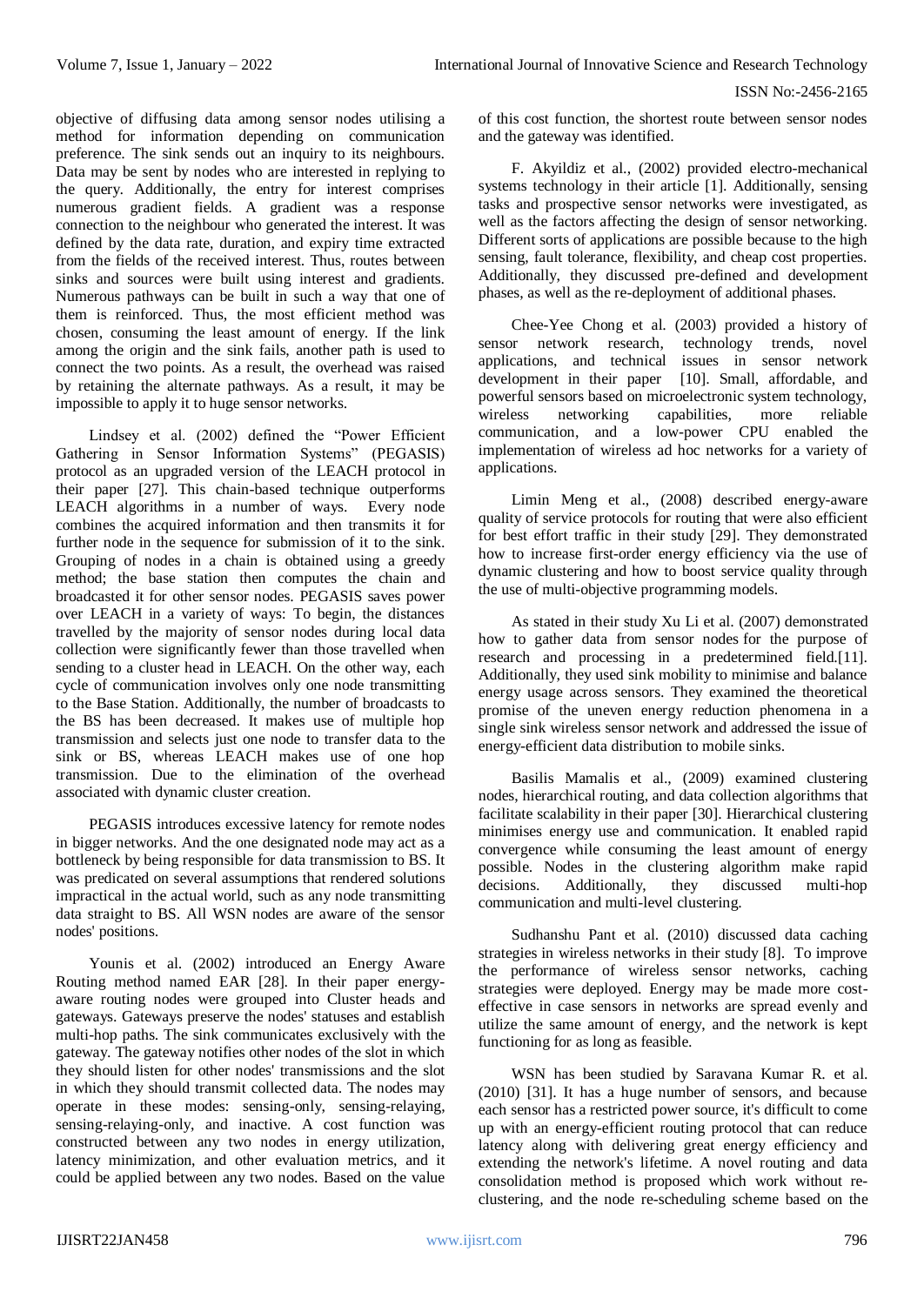residue energy of each node. When compared to the LEACH protocol, the suggested routing strategy uses significantly less energy and extends the overall lifespan of the wireless sensor network.

Jang, Seongsoo Ho-Yeon Kim et al. (2011) [38] worked on the WSN technique, that will become main technology in the upcoming. A fundamental problem that must be overcome in the WSN is improving the overall energy efficiency of the entire network. Energy efficiency can be improved by a variety of approaches, including clustering. A new approach called "Energy Efficient Clustering Scheme with Concentric Hierarchy (EECCH)," was proposed which is a centralised clustering scheme that aims to overcome the flaws of both LEACH and LEACH-C. The base point divides network nodes into layers by forming circles with the base station as the centre. Through this procedure, it is now possible to improve energy efficiency.

Mehrdad Ahad et al. (2012) studied communication in Wireless Sensor Networks in their paper [32]. The information gathered by WSN nodes should be sent to the base station. It assists in conducting computations and making sound judgments. Near the sink, the density of data packets rises. This was dubbed the Energy Hole scenario. The problem of energy leakage should be minimised in Wireless Sensor Networks. It was a critical aspect in the design of large-scale wireless sensor networks. They developed different sink models that mitigate the energy gap issue. This was accomplished by increasing the number of nodes located near the sink. This model is composed of several sink intensities. Sensor nodes were tasked with the responsibility of analysing their environment. It forwards the acquired data to a node designated as the sink. Energy management is critical for the continuity of these networks.

On a wireless sensor network, Lohan, P. et al. (2012) [33] introduced the Geography-Informed Sleep Scheduling and Chaining Based Routing (GSSC) algorithm. Because detector nodes are power constrained, the system lifespan can be extended efficiently utilising node energy. GSSC saves energy by detecting similar nodes from a routing standpoint based on their geological information. It identifies data that is virtually identical and shuts down unnecessary nodes to minimise data duplication, thereby reducing costs. The results show that GSSC increased the network lifespan significantly more than LEACH and PEGASIS.

The clustering process, which is the most well-known guiding strategy in WSNs, was researched by Ahmad, A., et al. (2013) [34]. Because of the many requirements of WSN applications, the utilisation of productive vitality in directing conventions remains a promising study area. In this study, the scientists presented a new energy-efficient guiding technique. This method is employed to address the core issues of energy and coverage gaps. They have used density to control these challenges in their plan. This resulted in an optimal selection of cluster heads within every cycle and uniform hub circulation.

Gherbi Chirihane et al. (2015) [35] suggested a distributed energy-efficient adaptive clustering strategy for WSN This technique uses less energy and extends the network lifetime, according to Gherbi. Clustering techniques work well with distributed cluster heads. In order to reduce the cost function, the node's ratio is disabled for a period of time. Nodes are randomly deployed, and resource reserves are exploited to shorten the simulation time. The distributed energy efficient adaptive clustering protocol (DEACP) with data gathering reduces total network energy consumption, balances energy consumption among sensors, and increases network lifetime. Distributing cluster-heads uniformly across the network reduces transmission power, cutting energy usage.

The PDORP protocol, which is a transmission-based energy-aware routing system, was proposed by G. S. Brar et al. (2016) [36]. Both a power-efficient sensor information system (PEGASIS) and a DSR routing protocol are represented by the proposed protocol PDORP. A proposed routing strategy to differentiate energy-efficient optimal paths is linked to a hybridization of genetic algorithms and bacterial foraging optimization. The execution examination, which uses a hybridization technique to correlate the proposed routing convention, yields a better result with a lower piece error rate, less delay, lower energy consumption, and improved throughput, resulting in improved QoS and extending the system's lifetime.

Sabri Y. et al. (2019) [39] in their paper, developed a unique method for realising energy consumption in WSNs and analysed the DSR routing protocol in the prescribed network scenario. The authors measured the power consumption of the dynamic source routing protocol in sending, receiving, and idle modes. The generic model consumed the most power in transmitting and receiving modes, while the mica-mote type consumed the least.

Hussein A. A. et al. (2020) [40] investigated the performance of many chain-based routings protocols, one of the hierarchical routing protocol types, by exploring thoroughly the technical aspects and models of these protocols. Examined the behaviour of the PEGASIS protocol from its origin to its later upgrades based on number of nodes that have expired and how this affects the network lifetime.

On the other hand, Ibrahim et al. (2021) [41] published a survey on critical topics in the WSN domain, illustrating the main problems and their solutions, as well as key obstacles in WSN technology. Their study's major goal is to help scholars comprehend numerous areas and fields, as well as shortcomings and strengths.

# **IV. COMPARISON OF VARIOUS PROTOCOLS**

An evaluation based on class, lifetime, energy efficiency, throughput, and scalability of some energy efficient routing protocols is given in table 1.

The comparison of energy-efficient wireless sensor network protocols is based on the evaluation parameters like class, lifetime, energy efficiency, throughput, and scalability. A suitable protocol for the wireless sensor network may be selected in comparison to the other available protocols. Energy efficiency is crucial because the sensor nodes are tiny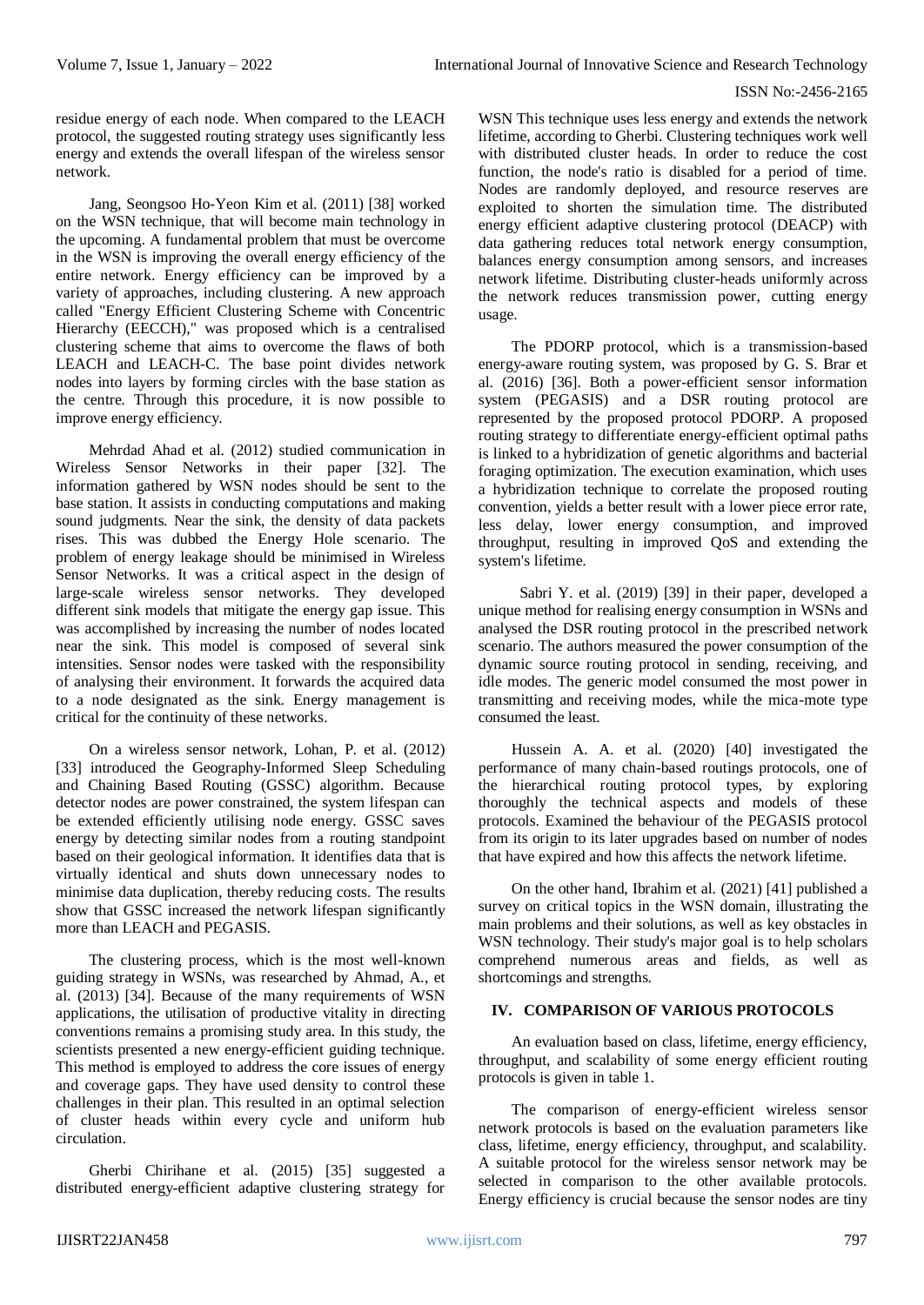and have limited power resources. In order to increase the lifespan of a reliable WSN, it must be energy efficient. Among the various parameters in WSN, throughput is also a critical parameter. As a result, the throughput value must be optimised for improved WSN performance. Scalability is a critical factor in the design of a routing algorithm. An efficient routing protocol must be scalable and adaptable to updating network topologies, as well as perform well as the network's size or workload grows. It is well known that wireless sensor networks (WSNs) are very energy-constrained, and each network's lifespan is strongly dependent on the nodes' battery capacity. WSN research is still very much focused on ensuring the network's long-term viability.

#### TABLE I. COMPARISON OF PROTOCOLS

|                                          | Classification | Lifetime  | <b>Energy</b><br>Efficient | <b>Throughput</b> | Scalability | Data<br>Aggregation | Over<br>head |
|------------------------------------------|----------------|-----------|----------------------------|-------------------|-------------|---------------------|--------------|
| $LEACH$ [15]                             | Hierarchical   | Very Good | High                       | Very High         | High        | Yes                 | High         |
| <b>TEEN</b> [20]                         | Hierarchical   | Good      | Good                       | Satisfactory      | Good        | Yes                 | High         |
| <b>APTEEN</b> [21]                       | Hybrid         | Very Good | Good                       | High              | Good        | Yes                 | High         |
| <b>DIRECTED</b><br><b>DIFFUSION [22]</b> | Flat           | Good      | High                       | Satisfactory      | Restricted  | Yes                 | Low          |
| <b>EESR</b> [23]                         | Flat           | Very Good | High                       | High              | High        | Yes                 | Low          |
| PEGASIS [27]                             | Hierarchical   | Very Good | High                       | Very High         | Good        | No                  | Low          |

# **V. CONCLUSION AND FUTURE SCOPE**

It is critical in wireless sensor network applications to transmit data efficiently in terms of power efficiency and network longevity with the utilisation of limited resources available with the network. The most difficult part of such networks is routing and delivering data to the target node while being energy efficient. Energy-efficient routing protocols play a significant role in wireless sensor networks as they minimise the energy utilised in the network. Due to the large range of WSN applications, routing issues in WSNs are among the most active and challenging research topics. This study presents an overview of some energy-efficient WSN routing protocols. An evaluation based on class, lifetime, energy efficiency, throughput, and scalability is given in table-1. Therefore, the energy-efficient routing techniques used in wireless sensor networks are reviewed. Although the protocols presented here are energy efficient, quality of service (QoS) should also be addressed to ensure that the most energy efficient data transfer mechanism is implemented, including a promised data transfer rate or latency. In addition, one important issue in routing is that most routing protocols presume that the sensor nodes and sinks are fixed in their locations. However, in a real-world scenario may be totally different. In such cases, new routing strategies are necessary to account for the overhead concerned with portability and topology changes under such power-constrained conditions. By employing smart and efficient strategies, we can extend the network lifespan and perhaps improve sensor coverage. Researchers can create more smart and secure routing protocols by analysing routing attacks and security measures in WSNs in the future.

# **REFERENCES**

- [1.] I. F. Akyildiz, W. Su, Y. Sankarasubramaniam, E. Cayirci, "Wireless sensor networks: a survey", Computer Networks (Elsevier), vol. 38, 2002, pp. 393-422, 2002.
- [2.] S. Okdem, and D. Karaboga, "Routing in Wireless Sensor Networks using on Ant colony optimization (ACO) Router chip. Sensors", 9, 2009, pp. 909-921.
- [3.] A. A. Kharazian, K. Jamshid, and M. R. Khayyambashi, "Adaptive clustering in wireless sensor network: considering nodes with lowest energy", International Journal of Ad hoc, Sensor & Ubiquitous Computing (IJASUC), vol. 3, no. 2, April 2012.
- [4.] K. Maraiya, K. Kant and N. Gupta, "Application based Study on Wireless Sensor Network", International Journal of Computer Applications, vol. 21, no. 8, May 2011.
- [5.] J. Tillison, "An introduction to wireless sensor network concepts", pp. 1-6, August 08, 2011.
- [6.] P. Kumar, M. P. Singh and U. S. Triar, "A Review of Routing Protocols in Wireless Sensor Network", International Journal of Engineering Research & Technology (IJERT), vol. 1, Issue 4, June 2012, pp. 1- 14.
- [7.] N. Chauhan, L. K. Awasthi, N. Chand, "Cluster Based Efficient Caching Technique for Wireless Sensor Networks", International Conference on Latest Computational Technologies (ICLCT'2012) Bangkok, 17-18 March 2012.
- [8.] S. Pant, N. Chauhan, P. Kumar, "Effective Cache based Policies in Wireless Sensor Networks: A Survey",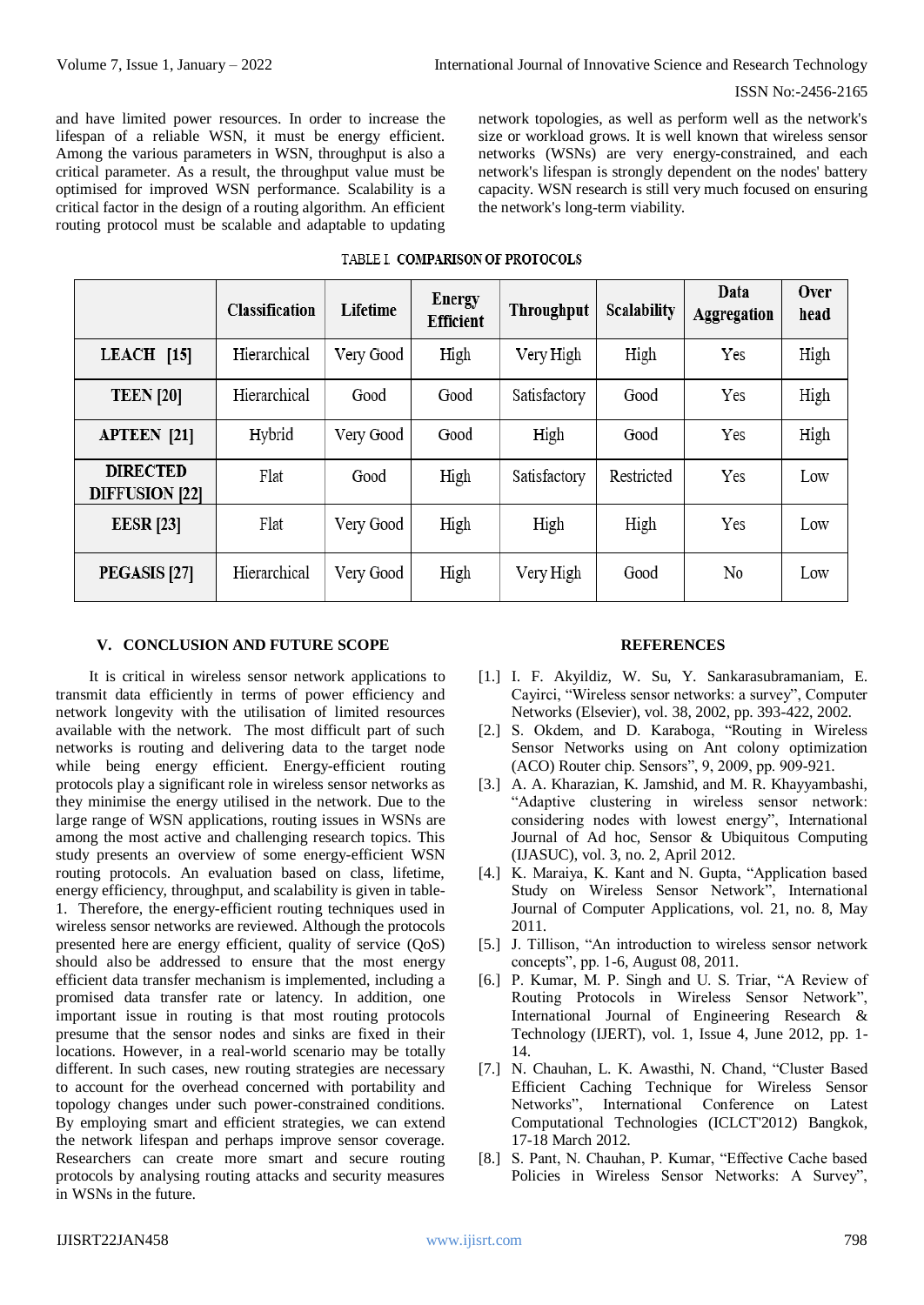International Journal of Computer Applications, vol. 11, no. 10, December 2010.

- [9.] S. S. Kumar, M. N. Kumar, V. S. Sheeba, K. R. Kashwan, "Power Management of Hybrid Scheduling Routing in Cluster Based Wireless Sensor Networks", Journal of Information & Computational Science 9:6, pp. 1555–1575, June 2012.
- [10.] C. CHONG, and S. P. KUMAR, "Sensor Networks: Evolution, Opportunities and Challenges", Proceeding of the IEEE, vol. 91, no. 8, August 2003.
- [11.] X. Li, A. Nayak, and I. Stojmenovic, "Sink Mobility in Wireless Sensor Networks" pp.1-32. 2007.
- [12.] O. Younis, and S. Fahmy, "Distributed Clustering in Adhoc Sensor Networks: A Hybrid, Energy-Efficient Approach", 23rd Annual Joint Conference of the IEEE Computer and Communications Societies (INFOCOM 2004), 2004, pp. 629-640.
- [13.] Kazem Sohraby, Daniel Minoli and Taieb Znati, "Wireless Sensor Networks", ELSEVIER Inc., 2007.
- [14.] J. N. Al-Karaki, and A. E. Kamal, "Routing Techniques" in Wireless Sensor Networks: A Survey," IEEE Wirel. Commun., vol. 11, no. 6, pp. 6-28, 2004.
- [15.] N. A. Pantazis, S. A. Nikolidakis, and D. D. Vergados, "Energy-Efficient Routing Protocols in Wireless Sensor Networks: A Survey," IEEE Commun Surv Tut, vol. 15(2), pp. 551-591, 2013.
- [16.] S. Lindsey and K. M. Sivalingam. "Data Gathering Algorithms in Sensor Networks Using Energy Metrics." IEEE Transactions on Parallel and Distributed Systems, 13(9): 924-934, 2002.
- [17.] Holger Karl and Andreas Willig "Protocols and Architectures for Wireless Sensor Networks.",2005 John Wiley & Sons, Ltd. ISBN: 0-470-09510-5
- [18.]Jayashri Deb Sinha and Subhabrata Barman, "Energy Efficient Routing Mechanism in Wireless Sensor Network", IEEE conference on Recent Advances in Information Technology,2012.
- [19.] Roseline, R.A., Sumathi, P, Local clustering and threshold sensitive routing algorithm for Wireless Sensor Networks, Devices, Circuits and Systems (ICDCS), 2012 International Conference, IEEE, 2012.
- [20.] A. Manjeshwar and D. Agrawal," TEEN: A Routing Protocol for Enhanced Efficiency in Wireless Sensor Networks," In Proc of 15th International Parallel and Distributed Processing Symposium (IPDPS'01) Workshops, USA, California, 2001, pp. 2009-2015.
- [21.] A. Manjeshwar, D. Agrawal, "APTEEN: A Hybrid Protocol for Efficiency Routing and Comprehensive Information Retrieval in Wireless Sensor Networks," In Proceedings of International Parallel and Distributed Processing Symposium, Florida, 2002, pp.195-202.
- [22.] K. Sohraby, D. Minoli, T. Znati "Wireless Sensor Networks, Technology, Protocols, and Applications" Published by John Wiley & Sons, Inc., Hoboken, New Jersey. 2007.
- [23.] H. Oh and K. Chae, "An Energy-Efficient Sensor Routing with low latency, scalability in Wireless Sensor Networks", IEEE 2007 International Conference on Multimedia and Ubiquitous Engineering, pp 147-152, May 2007.
- [24.] H. Oh, H. Bahn and K. Chae, "An Energy-Efficient Sensor Routing Scheme for Home Automation Networks," IEEE Transactions on Consumer Electronics, Vol.51, No.3, pp.836-839, Aug.2005.
- [25.] W. R. Heinzelman, J. Kulik, and H. Balakrishnan, "Adaptive Protocols for Information Dissemination in Wireless Sensor Networks", 5th Annual ACM/IEEE
- [26.] International Conference on Mobile Computing and Networking (MobiCom '99), pp. 174-185, August 1999, Seattle, WA.
- [27.] C. Intanagonwiwat, R. Govindan, and D. Estrin, "Directed Diffusion: A Scalable and Robust Communication Paradigm for Sensor Networks", 6th Annual IEEE/ACM International Conference on Mobile Computing and Networking (MobiCom'00), August 2000, pp. 56-67, Boston.
- [28.] S. Lindsey, C. Raghavendra, and K. M. Sivalingam, "PEGASIS: Power-Efficient Gathering in Sensor Information Systems", IEEE Aerospace Conference, vol. 3, 9-16 March 2002, pp. 1125-1130.
- [29.] M. Younis, M. Youssef, and K. Arisha, "Energy-Aware Routing in Cluster-Based Sensor Networks", 10th IEEE/ACM International Symposium on Modeling, Analysis and Simulation of Computer and Telecommunication Systems (MASCOTS 2002), pp. 129-136, January 2002. Fort Worth, TX.
- [30.] L. Meng, K. Zhou, J. Hua, Z. Xu, "A Dynamic Clustering-Based Algorithm for Wireless Sensor Networks", International Symposium on Computer Science and Computational Technology, 2008.
- [31.] B. Mamalis, D. Gavalas, C. Konstantopoulos, and G. Pantziou, "Clustering in Wireless Sensor Networks", Zhang/RFID and Sensor Neyworks AU7777\_C012, pp. 323-354, 2009.
- [32.] Saravanakumar R, Susila S.G. and Raja J., "An energy efficient cluster-based node scheduling protocol for wireless sensor networks," Computational Intelligence and Computing Research (ICCIC), 2010 IEEE International Conference on, vol.1-5, pp.28-29 Dec. 2010.
- [33.] M. Ahadi and A. M. Bidgoli, "A Multiple-Sink Model for Decreasing the Energy Hole Problem in Large-Scale Wireless Sensor Networks", 2012.
- [34.] Lohan P. and Chauhan R., "Geography-informed sleep scheduled and chaining based energy efficient data routing in WSN," Electrical, Electronics and Computer Science (SCEECS), 2012 IEEE Students' Conference on, vol., no., pp.1,4, 1-2 March 2012.
- [35.] Ahmad A., Latif, K., Javaid, N., Khan, A. and Qasim U., "Density controlled divide-and-rule scheme for energy efficient routing in Wireless Sensor Networks," Electrical and Computer Engineering (CCECE), 2013 26th Annual IEEE Canadian Conference on, vol., no., pp.1,4, 5-8 May 2013.
- [36.] Gherbi Chirihane & Aliouat Zibouda, "Distributed energy\_x0002\_efficient adaptive clustering protocol with data gathering for large-scale wireless sensor networks", Programming and Systems (ISPS), 12th International Conference, IEEE,2015.
- [37.] Brar G. S., Rani S., Song H. and Ahmed S. H., "Energy Efficient Direction-Based PDORP Routing Protocol for